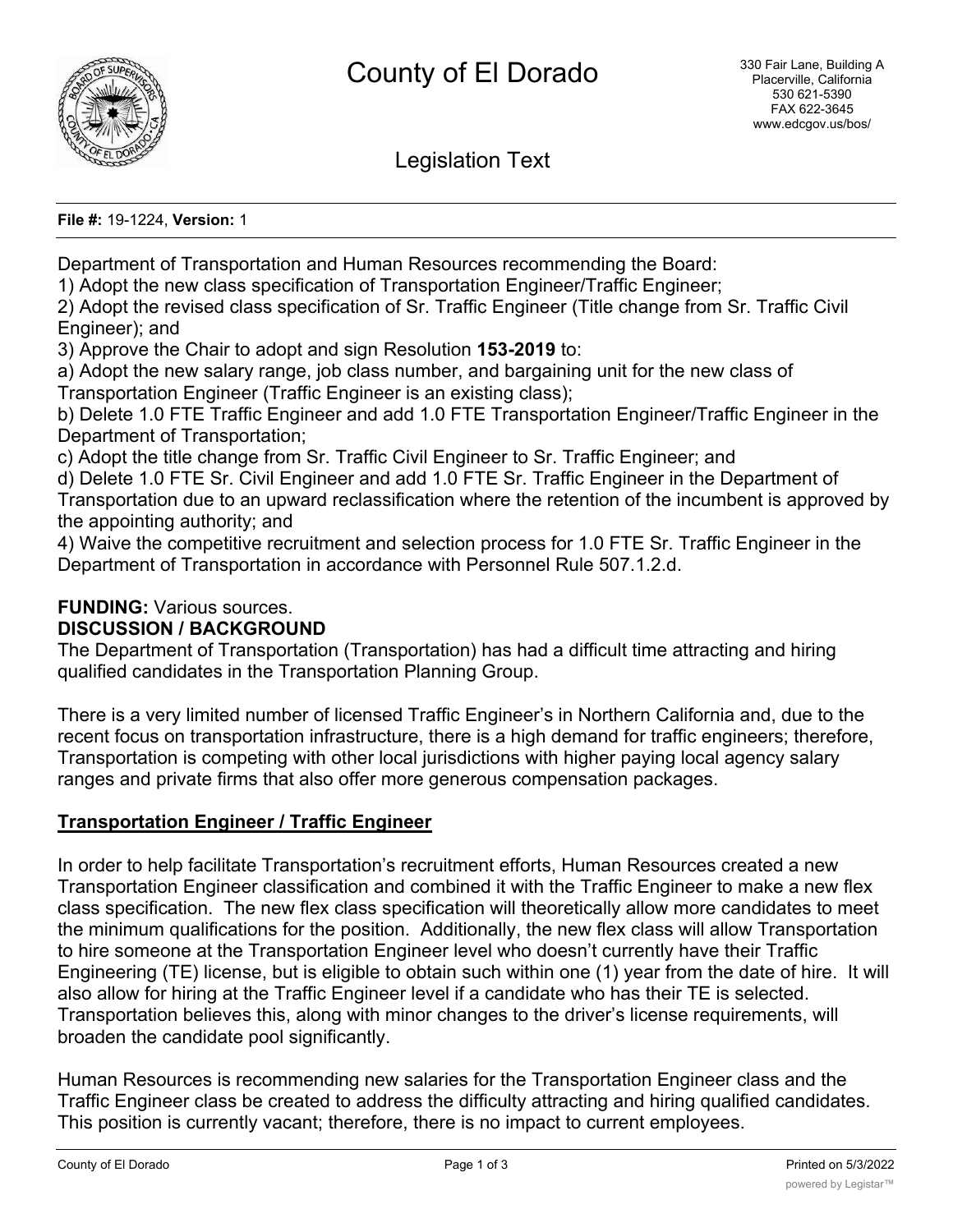# **Sr. Traffic Engineer**

In developing the Transportation Engineer/Traffic Engineer class specification and corresponding new salaries, and in light of the ongoing County-wide classification and compensation study, Human Resources determined it was appropriate to incorporate the Sr. Civil Engineer with oversight of the Transportation Planning Group into its review process. As such, Human Resources revised the Sr. Traffic Civil Engineer class specification and re-titled such to Sr. Traffic Engineer, which will differentiate the traffic engineering class from that of the civil engineering class.

Human Resources developed and is recommending a new salary structure that would accommodate advancement within the series and acknowledge the complexity and specialized nature of the traffic function within Transportation (in addition to the requirement of a TE and Professional Engineer license). Given the unique and specialized nature of traffic duties, and the requirements for both a PE and TE, which are not required as part of the Sr. Civil Engineer minimum qualification, the proposed Sr. Traffic Engineer salary was set at 5% above the Sr. Civil Engineer salary. In order to ensure internal equity, the Transportation/Traffic Engineer was set below the Sr. Traffic Engineer.

This position is currently occupied; therefore, based on the review of the duties and responsibilities by Human Resources, Human Resources is requesting an upward reclassification of the current incumbent from Sr. Civil Engineer to Sr. Traffic Engineer.

- · The salary is proposed to be set consistent with Personnel Rule 612.2, Upward Reclassification.
- The retention of the incumbent is approved by the appointing authority.
- · In accordance with Personnel Rule 507.1.2.:
	- (a) The incumbent has been in the position for a minimum of twenty-six (26) pay periods; and
	- (b) Human Resources conducted an analysis to provide the basis for the reclassification; and
	- (c) The incumbent meets the minimum qualifications of the new class.

## **ALTERNATIVES**

The Board could choose 1) not to adopt the newly proposed class specifications, 2) not to adopt the corresponding proposed salary ranges, job class numbers, and bargaining units for said new classifications, and/or 3) not to authorize the upward reclassification of 1.0 FTE from Sr. Civil Engineer to Sr. Traffic Engineer and request that revisions be made or additional analysis be conducted by Human Resources.

## **PRIOR BOARD ACTION**

N/A

## **OTHER DEPARTMENT / AGENCY INVOLVEMENT**

El Dorado County Employees' Association-Local 1

## **CAO RECOMMENDATION / COMMENTS**

It is recommended that the Board approve this item.

## **FINANCIAL IMPACT**